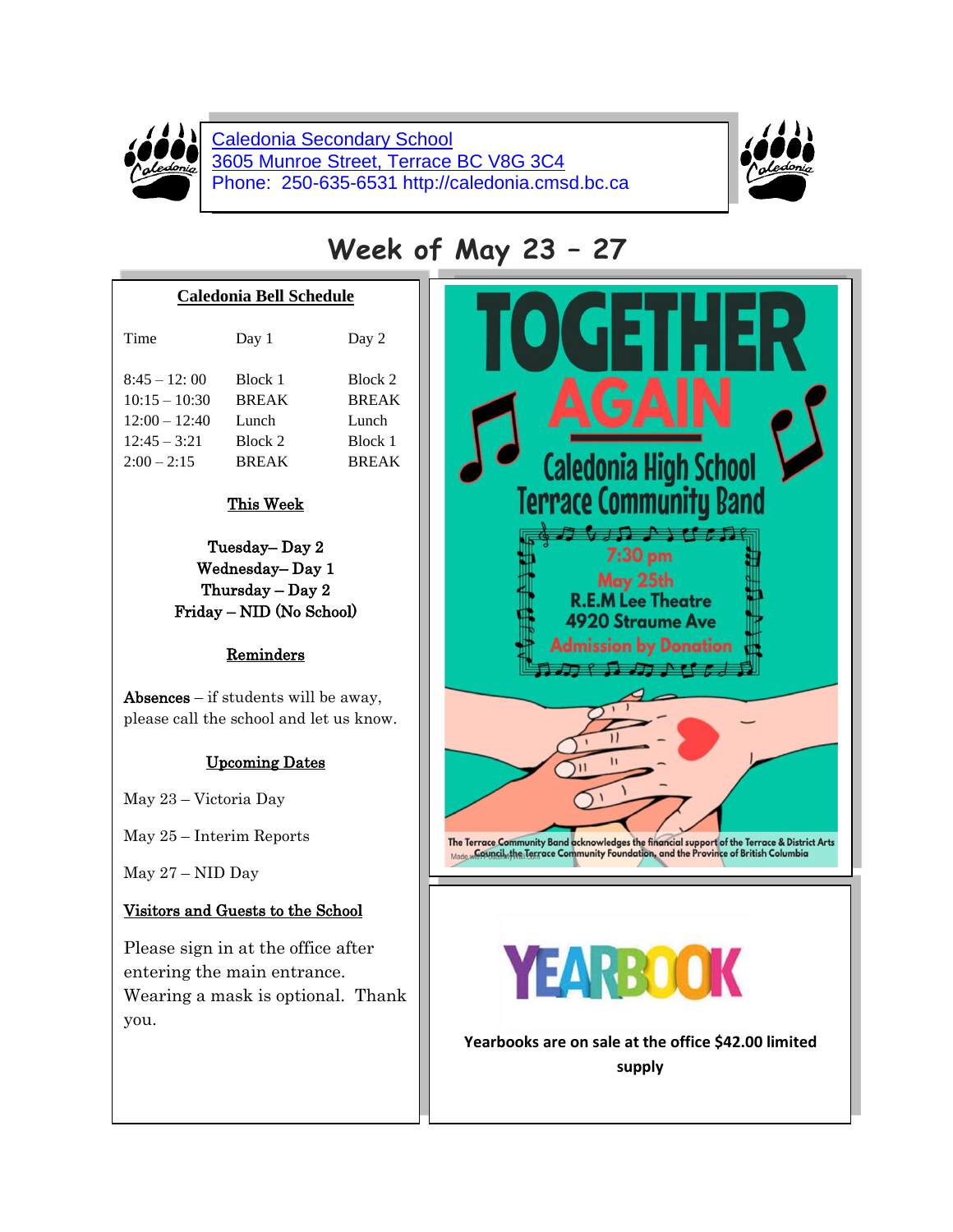## **GRAD EVENTS**



**Grads need to sign up for a volunteer time slot (sign up is on grad board)**

**Grads (parents/guardians you can nominate as well) need to nominate an individual or two for the dunk tank. Nomination forms are attached.**

# **Grads**

**109 grads have purchased prom tickets – 37 still have not.**

**Ticket sales - Thursday (26th) at lunch to sell tickets to any grads that haven't bought any, as well as to any grads that want more.**

**We still have over 400 tickets available.**